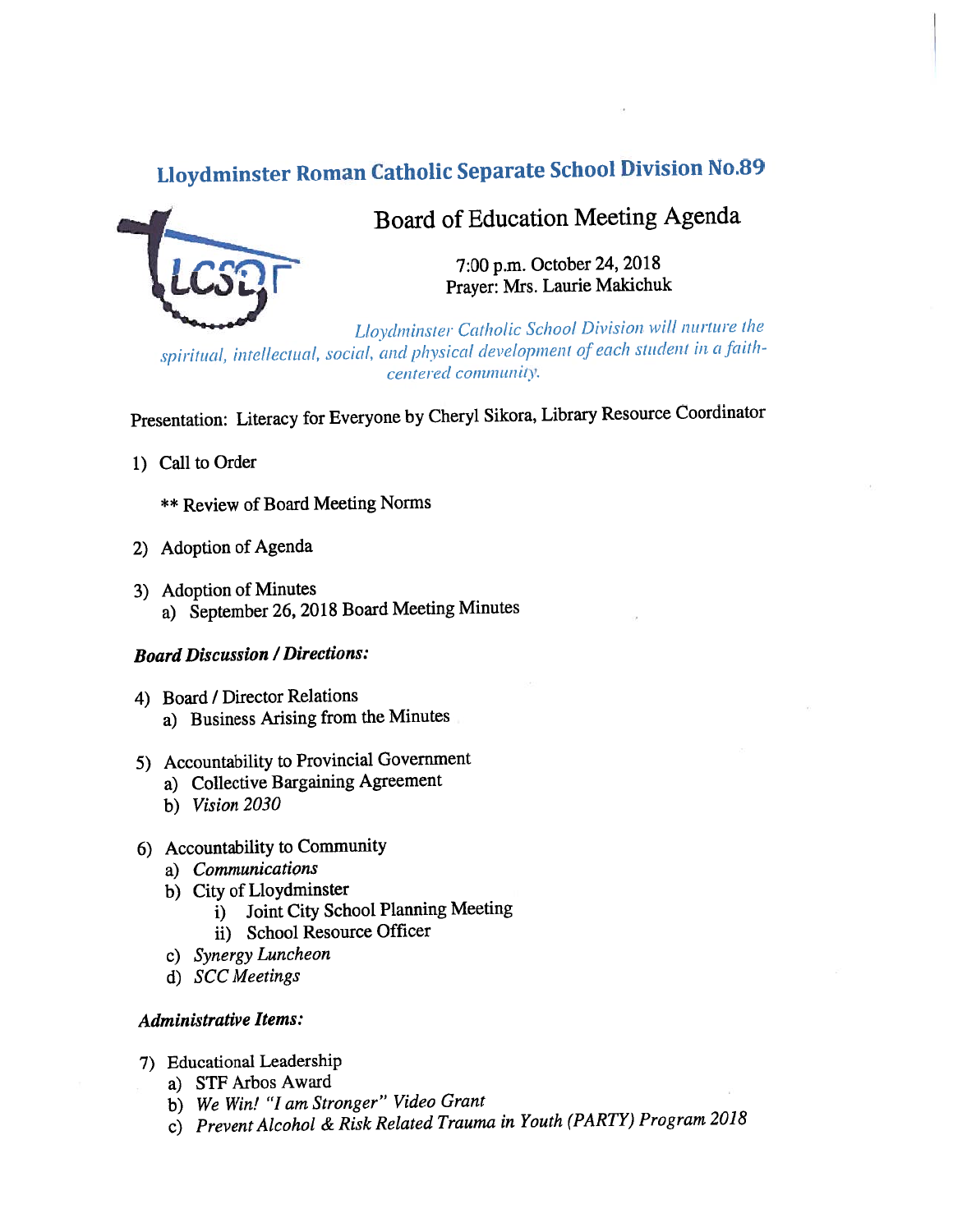- d) Education Week
- 8) Organizational Management
	- a) Division Office Closure
	- b) Conference dates <sup>2020</sup>
- 9) Personnel Management
	- a) Personnel Report
- 10) Information Items

 $\rightarrow$ 

- 11) Correspondence
	- a) SSBA Local Government Week Proclamation
- 12) Identification of Emergent Items:
- 13) Closing Prayer
- 14) Adjournment

### November Prayer: Mrs. Paula Scott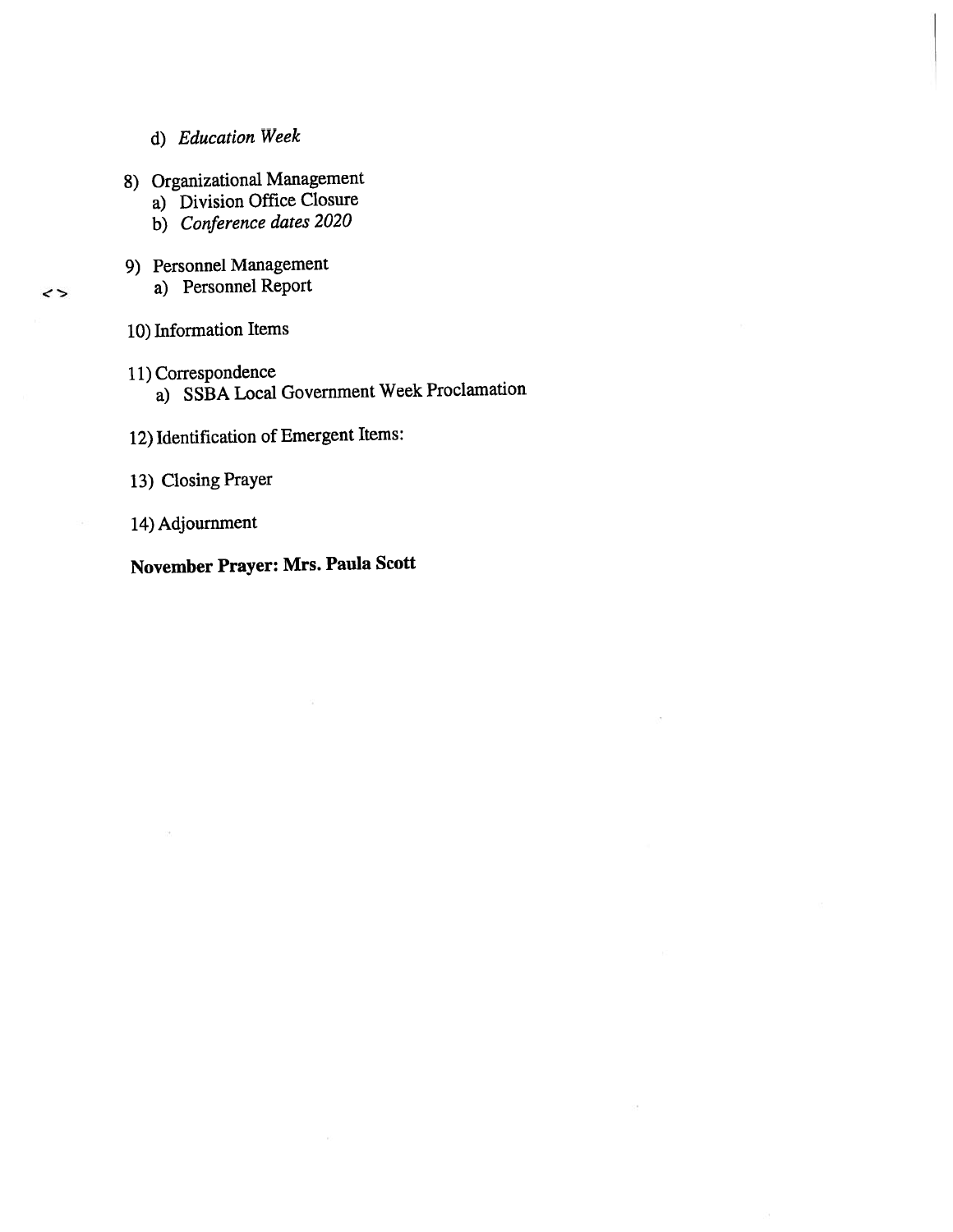#### LLOYDMINSTER R.C.S.S.D. #89

### MINUTES OF THE REGULAR BOARD MEETING

#### Wednesday, October 24, <sup>2018</sup>

TIME AND PLACE: The meeting commenced at 7:03 p.m. in the Board Room.

ATTENDANCE: Mrs. Paula Scott (Chair) Mrs. Michelle Rusteika Mrs. Laurie Makichuk Mrs. Jill Wytrykusz Mrs. Erin MacDuff Mr. Calvin Fendelet Mr. Chris Carnell

> Mr. Nigel McCarthy, Director of Education Mrs. Melanie \$telmaschuk, Chief financial Officer Ms. Glenda Kary, Deputy Director of Education Mr. Kevin Kusch, Deputy Director of Learning

#### ABSENT:

Prayer led by Mrs. Laurie Makichuk

Presentation: Literacy for Everyone by Cheryl Sikora, Library Resource Coordinator

18/10/24-01 Mrs. Jill Wytrykusz moved that the Board of Education adopt Agenda the agenda, as presented.

#### **CARRIED**

18/10/24-02 Mrs. Michelle Rusteika moved that the Board of Education September 26, <sup>2018</sup> approve September 26, <sup>2018</sup> Board Meeting minutes, as presented. **Minutes** 

#### **CARRIED**

18/10/24-03 Mrs. Michelle Rusteika moved that the Board of Education STF Arbos nominate Mr. Jason Almond for the Arbos Award for Award Contributions to Education and the Teaching Profession.

#### CARRIED

| 18/10/24-04            | Mr. Chris Carnell moved that the Board of Education          |
|------------------------|--------------------------------------------------------------|
| <b>Division Office</b> | approve the Christmas Office Closure December 24, 27 and 28, |
| <b>Closure</b>         | 2018 for Central Office staff.                               |

**CARRIED** 

 $M_{\odot}$